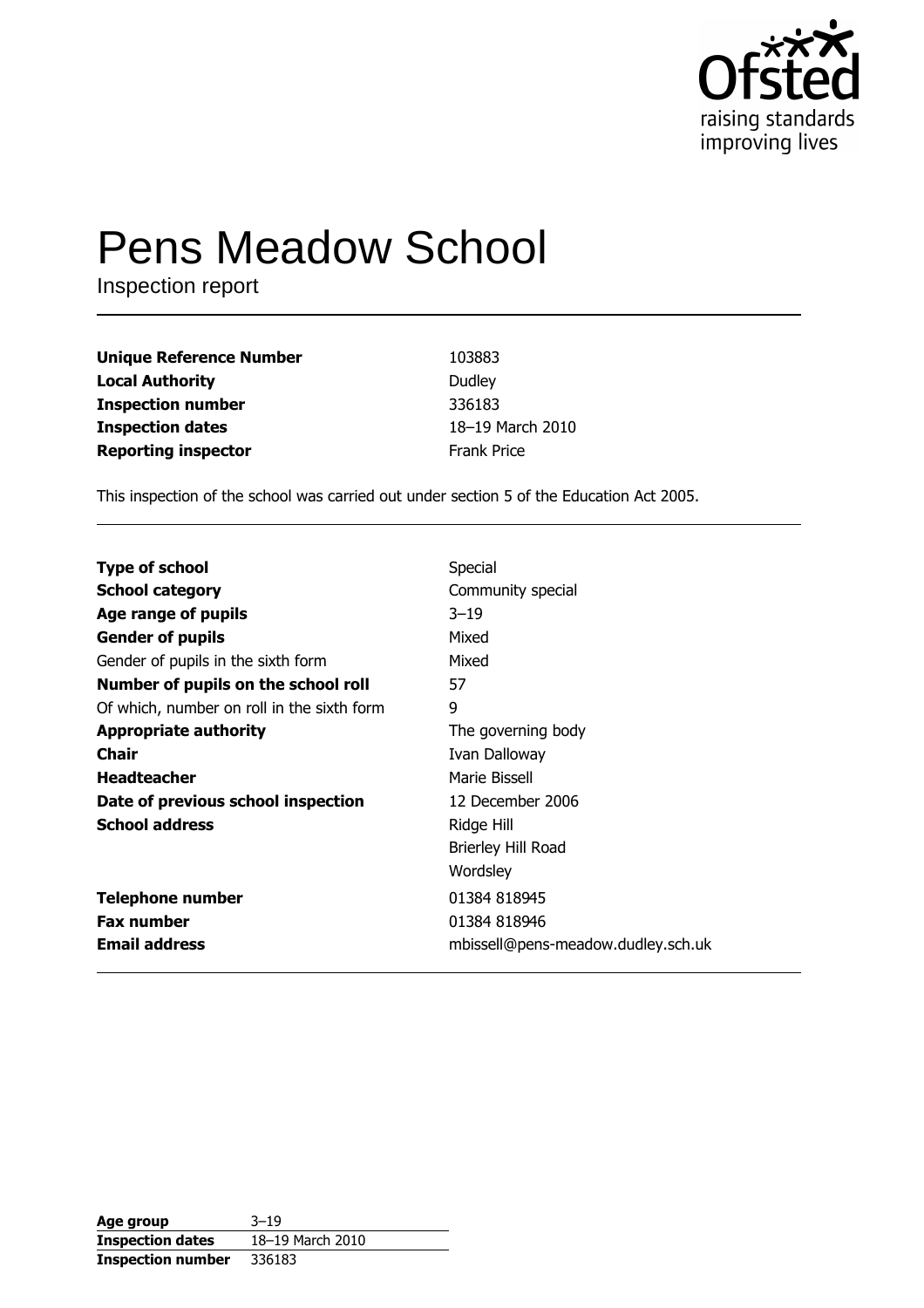The Office for Standards in Education, Children's Services and Skills (Ofsted) regulates and inspects to achieve excellence in the care of children and young people, and in education and skills for learners of all ages. It regulates and inspects childcare and children's social care, and inspects the Children and Family Court Advisory Support Service (Cafcass), schools, colleges, initial teacher training, work-based learning and skills training, adult and community learning, and education and training in prisons and other secure establishments. It rates council children's services, and inspects services for looked after children, safequarding and child protection.

Further copies of this report are obtainable from the school. Under the Education Act 2005, the school must provide a copy of this report free of charge to certain categories of people. A charge not exceeding the full cost of reproduction may be made for any other copies supplied.

If you would like a copy of this document in a different format, such as large print or Braille, please telephone 08456 404045, or email enquiries@ofsted.gov.uk.

You may copy all or parts of this document for non-commercial educational purposes, as long as you give details of the source and date of publication and do not alter the documentation in any way.

Royal Exchange Buildings St Ann's Square Manchester M2 7LA T: 08456 404045 Textphone: 0161 618 8524 E: enquiries@ofsted.gov.uk W: www.ofsted.gov.uk © Crown copyright 2010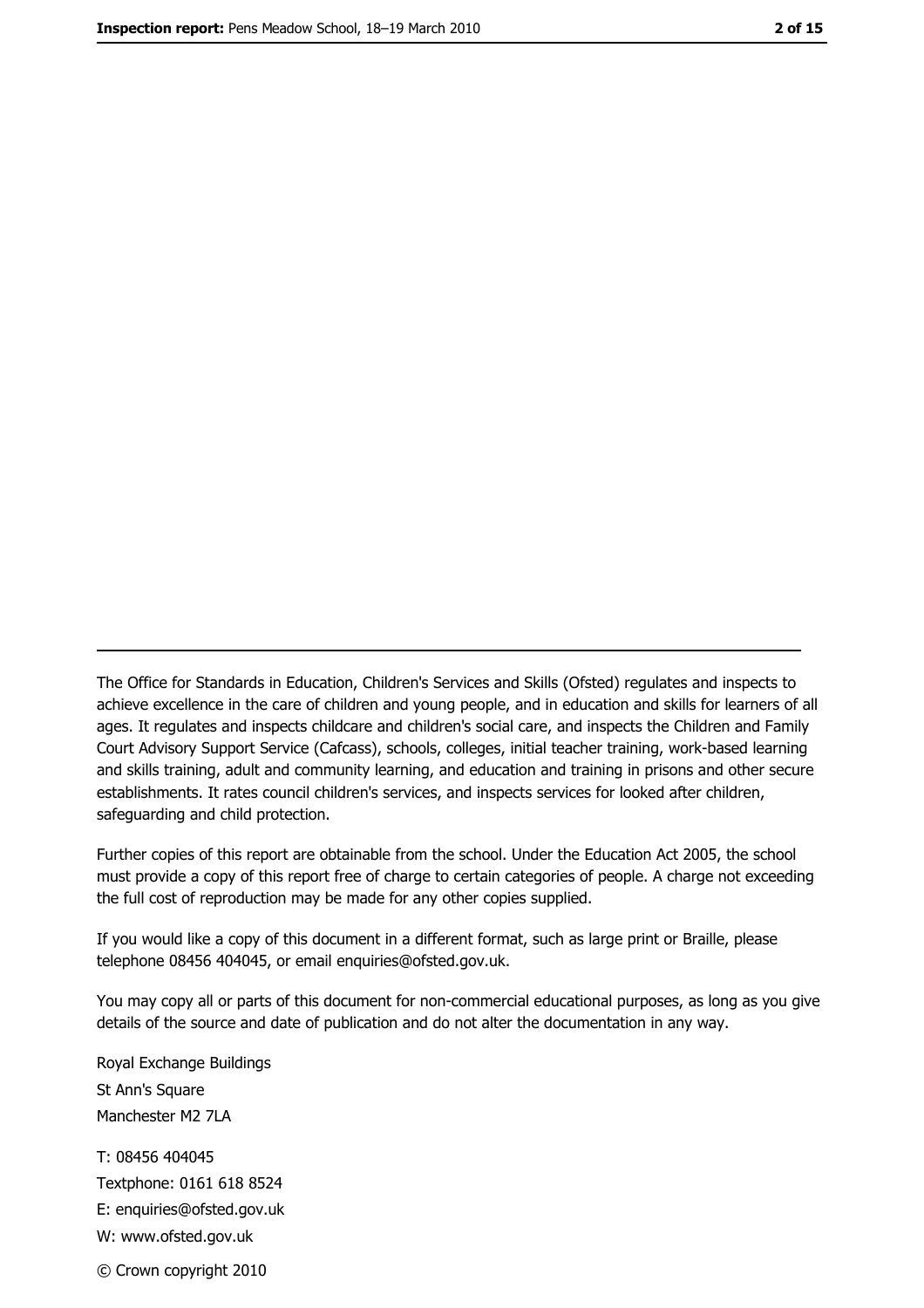# **Introduction**

This inspection was carried out by three additional inspectors. Inspectors looked at classroom teaching and other learning activities in the school. Twelve lessons and six teachers were observed. Meetings were held with staff, pupils and the Chair of the Governing Body. Various documents including the school's development plan and extensive safequarding policies were scrutinised. Twenty four parental and carer questionnaires were received.

The inspection team reviewed many aspects of the school's work. It looked in detail at the following:

- how effectively the school uses assessment data to bring about improvements  $\blacksquare$
- how well the school measures the small steps of progress for those pupils who  $\blacksquare$ increasingly have complex learning needs
- how well pupils' spiritual and cultural development are promoted.  $\blacksquare$

## Information about the school

Pens Meadow School is an all-age special school for pupils with severe, profound and complex learning difficulties. Pupils start the school at various times throughout the school year. Approximately one third of pupils have profound and multiple learning difficulties and nearly one third of pupils have some form of autistic spectrum disorder. Seven looked after children are on the school roll. Approximately one third of pupils are from minority ethnic groups and a high proportion of pupils are entitled to free school meals. The school is situated on a primary care trust campus. A new headteacher was appointed in September 2008.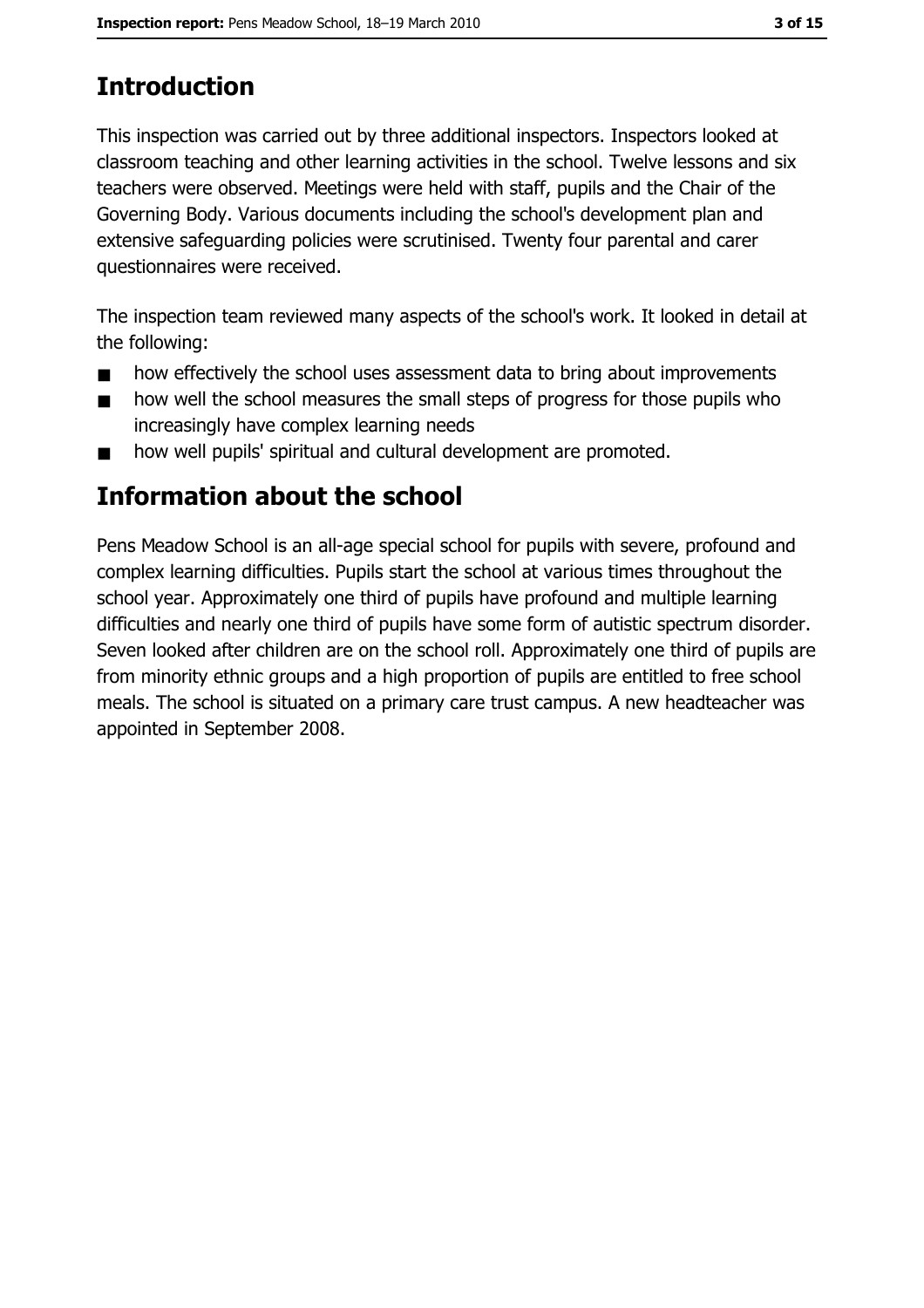# **Inspection judgements**

## Overall effectiveness: how good is the school?

## The school's capacity for sustained improvement

## **Main findings**

Pens Meadow is a good school. It has some outstanding features. Its work with parents and families is exceptionally strong. Families and school work in close collaboration for the benefit of all pupils. Parents rightly hold the school in high regard. One parent commented, 'I could not wish for a better school, for my son. He looks forward to going and I have peace of mind that he is safe, looked after and learning to play with others.' The school has good links with other schools, colleges and the local community; this does much to increase pupils' experiences and enjoyment of learning and helps to prepare them well for life in the wider community. The care, support and guidance provided for pupils are outstanding. Staff know their pupils exceptionally well and are skilled at getting the best out of them. There are examples where the school has worked very closely with the local social services department, parents and foster parents, resulting in pupils developing a healthier lifestyle, improving behaviour and increasing academic progress. Every pupil is valued and respected as a unique individual and no stone is left unturned, so that progress can be maximised. However, accommodation, although improved from the time of the last inspection, still limits pupils' learning and opportunities. For example, lack of space means that pupils with autism have too few quiet areas where they can work or calm down, and makes it more difficult to manage the needs of those pupils with physical disabilities.

Standards are very low, reflecting pupils' special educational needs and/or disabilities. However, they make good progress in achieving their individual learning objectives. Children in the Early Years Foundation Stage have extremely complex learning needs. Pupils settle quickly into school and get off to a good start in their learning. This is consistently built upon throughout the school. At post-16, pupils are confident communicators, more independent and are well prepared for the future. Teaching is consistently good and there are pockets of outstanding teaching. High quality teaching is the key to securing pupils' good progress and the total-communication approach of using signs, symbols, photographs and objects of reference, enables pupils to make good gains in their communication skills. On occasions, there are missed opportunities to maximise pupils' independence in lessons.

Despite uncertainties over the future role of the school, this has not detracted the headteacher from securing ongoing improvements. She provides outstanding leadership and management and sets high expectations at all levels; ensuring a clear focus on promoting pupils' well being and educational progress. The collective commitment of staff and governors is evident and the school provides a warm and positive learning climate, where pupils feel comfortable, safe and confident. The capacity to improve is good. The headteacher and senior leaders have a well-grounded understanding of the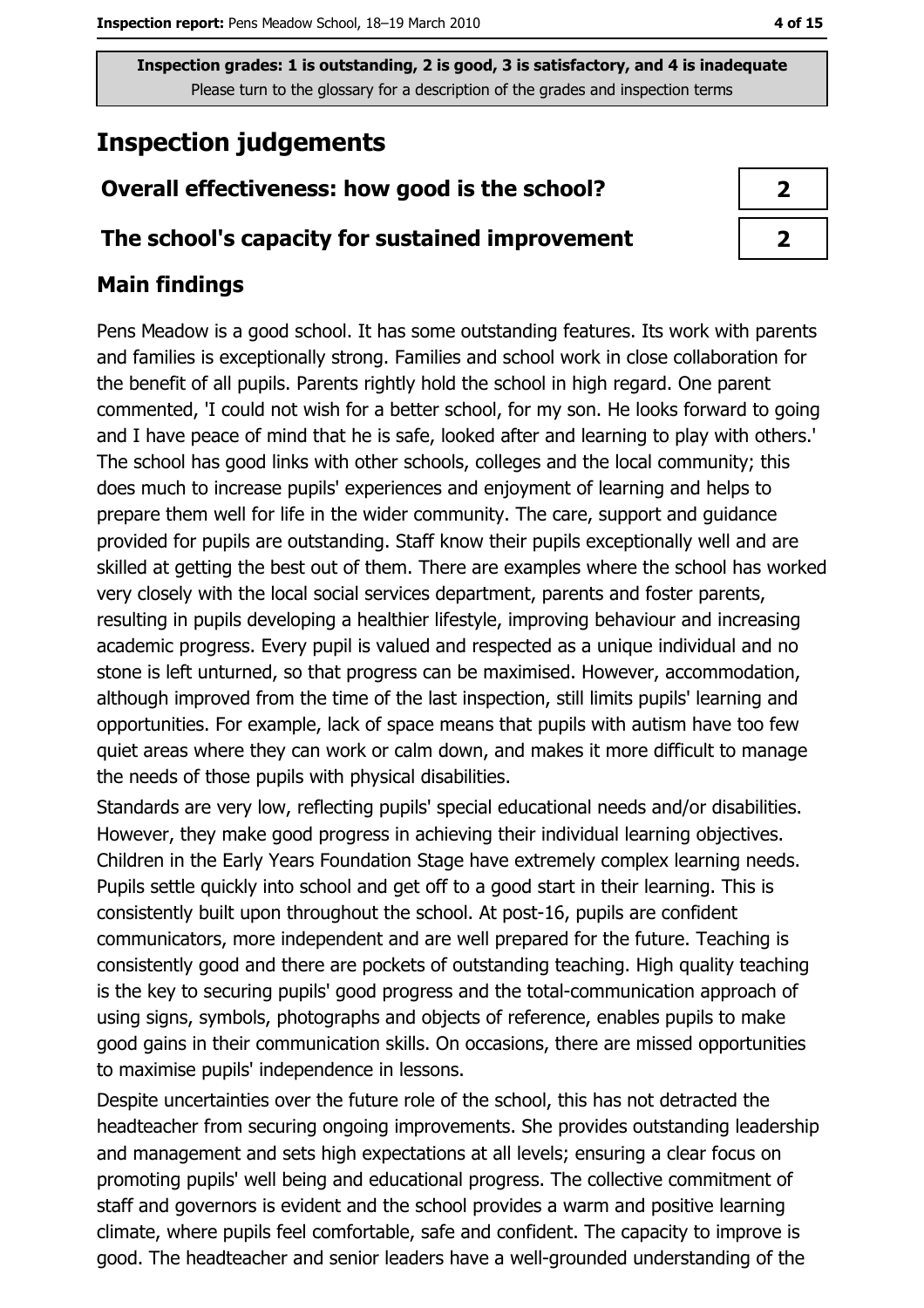strengths and areas for development of the school. This has resulted in significant improvements to key aspects of the school's work and performance since the last inspection. Analysis of pupils' progress data is detailed and thorough and this triggers effective action to raise achievement. Assessment data is beginning to be used increasingly to measure pupils' progress against similar pupils nationally; this is beginning to bring greater challenge and rigour.

## What does the school need to do to improve further?

- Work with the local authority to provide more space in classrooms for pupils with  $\blacksquare$ physical disabilities and improve accommodation to better suit the needs of those pupils with autistic spectrum disorders.
- Where appropriate, increase opportunities for pupils' independent learning in  $\blacksquare$ lessons by making them less reliant on adult support.

## **Outcomes for individuals and groups of pupils**

In lessons pupils are enthusiastic and determined learners. They make good academic and personal progress and most achieve well. All the different groups of pupils achieve equally well, although for a few pupils, whose attendance is affected by severe medical needs or for extended visits to Pakistan, progress is satisfactory. However, all pupils enjoy school, they feel very safe and are eager to participate as much as possible in learning. Pupils' achievements are good in communicating their needs, through a variety of methods. Pupils also achieve well in areas of information and communication technology, music, personal and health education. Careful attention is given to helping all pupils to overcome their barriers to learning, such as communication or behaviour and this helps them to interact more effectively with others. For those pupils who are operating at extremely early developmental levels, their progress is carefully measured and they learn how to transfer and re-enforce their skills such as engaging in eye-contact in different situations or with different people. The majority of pupils with severe learning difficulties have the confidence, by the time they are ready to leave school, to learn to travel independently and purchase items from shops.

Pupils' outstanding spiritual, moral, social and cultural development is enhanced by sensory experiences which elicit enjoyment; this includes participation in dance and music activities from a wide range of cultures and visits to other places of worship. Pupils' make a good contribution to the wider community, which is encouraged through enterprise projects and fundraising activities for charities. The recently formed school council is providing pupils with opportunities to make suggestions and decisions for improvements to school life.

These are the grades for pupils' outcomes

 $2<sup>1</sup>$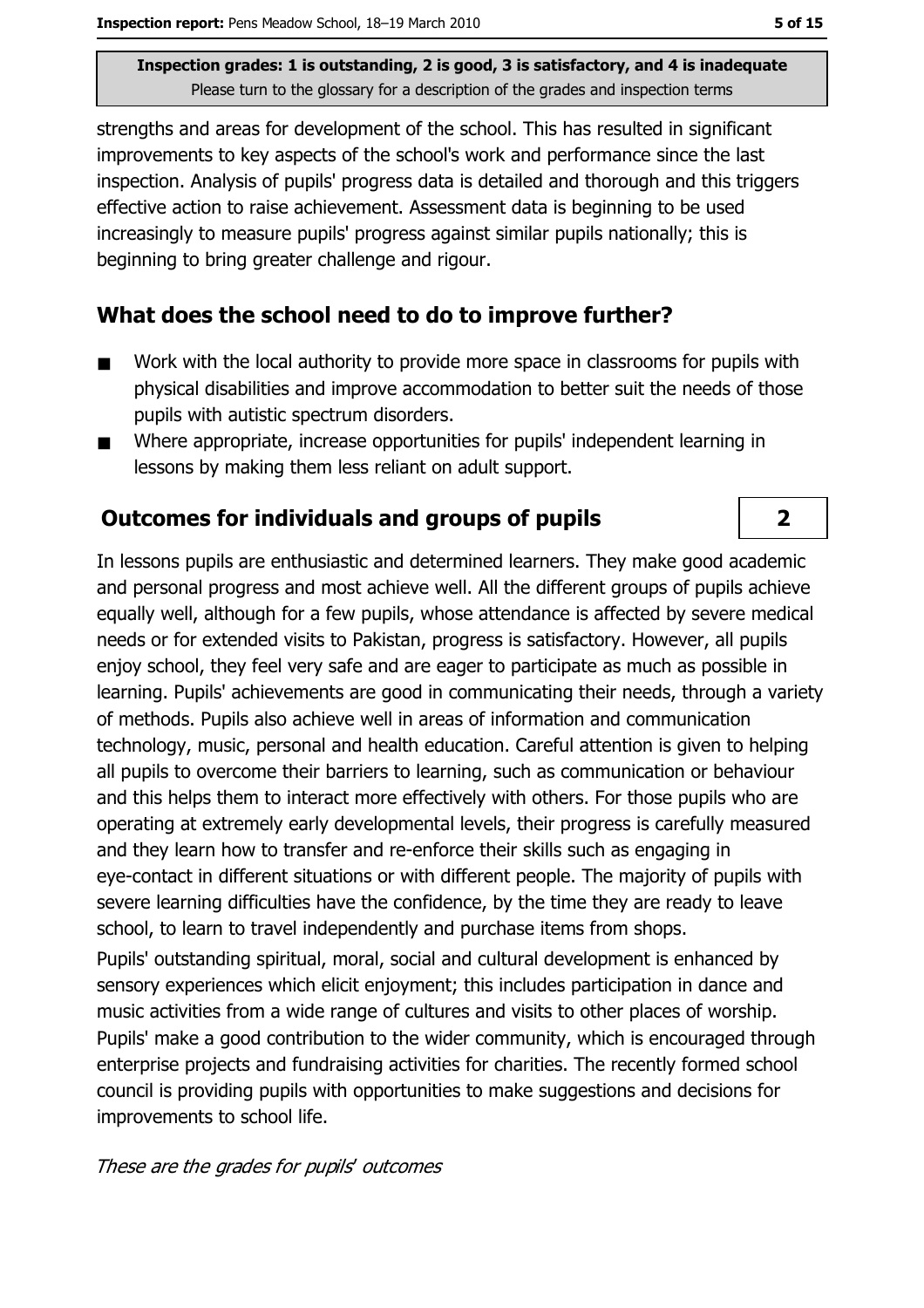| Pupils' achievement and the extent to which they enjoy their learning                                                     |                         |  |
|---------------------------------------------------------------------------------------------------------------------------|-------------------------|--|
| Taking into account:<br>Pupils' attainment <sup>1</sup>                                                                   | $\ast$                  |  |
| The quality of pupils' learning and their progress                                                                        | $\mathcal{P}$           |  |
| The quality of learning for pupils with special educational needs and/or<br>disabilities and their progress               | $\overline{2}$          |  |
| The extent to which pupils feel safe                                                                                      | 1                       |  |
| <b>Pupils' behaviour</b>                                                                                                  | $\mathbf{2}$            |  |
| The extent to which pupils adopt healthy lifestyles                                                                       | 2                       |  |
| The extent to which pupils contribute to the school and wider community                                                   |                         |  |
| The extent to which pupils develop workplace and other skills that will<br>contribute to their future economic well-being | $\overline{\mathbf{2}}$ |  |
| Taking into account:                                                                                                      | 3                       |  |
| Pupils' attendance <sup>1</sup>                                                                                           |                         |  |
| The extent of pupils' spiritual, moral, social and cultural development                                                   | 1                       |  |

#### How effective is the provision?

Pupils clearly enjoy lessons and work hard to achieve. Teaching is lively and imaginative. Teachers' skilled use of sensory based approaches to stimulate pupils' interests is a particular strength. For example, pupils with profound and multiple learning difficulties visually track light sources in the white room. Pupils respond well to stories that are brought alive by the use of tactile objects. They move to the rhythm of Bhangra drumming sessions with pleasure and laughter. Music, singing and rhymes are often used to good effect to engage pupils' attention and motivation. Teachers use a good range of specialist strategies to develop pupils' communication skills. Pupils who have autism have highly structured timetables and symbols are used effectively to increase their understanding and communication. Relationships between staff and pupils are exceptional and teachers' secure knowledge of pupils is used to good effect. Learning is highly personalised and tailored to meet individual needs and prepare them well for the future. For example, older pupils learn how to develop important social skills such as eating out in public places. Occasionally, the opportunities for pupils to learn from their mistakes and to initiate activities are too restricted. The use of assessment has been improved since the last inspection and pupils' progress is carefully tracked across all subjects and used well to inform teachers' planning.

The good curriculum meets the wide range of pupils' needs well. However, despite the

\* In some special schools inspectors do not make a judgement about attainment in relation to expectations of the pupils' age.

 $\frac{1}{1}$  The grades for attainment and attendance are: 1 is high; 2 is above average; 3 is broadly average; and 4 is low.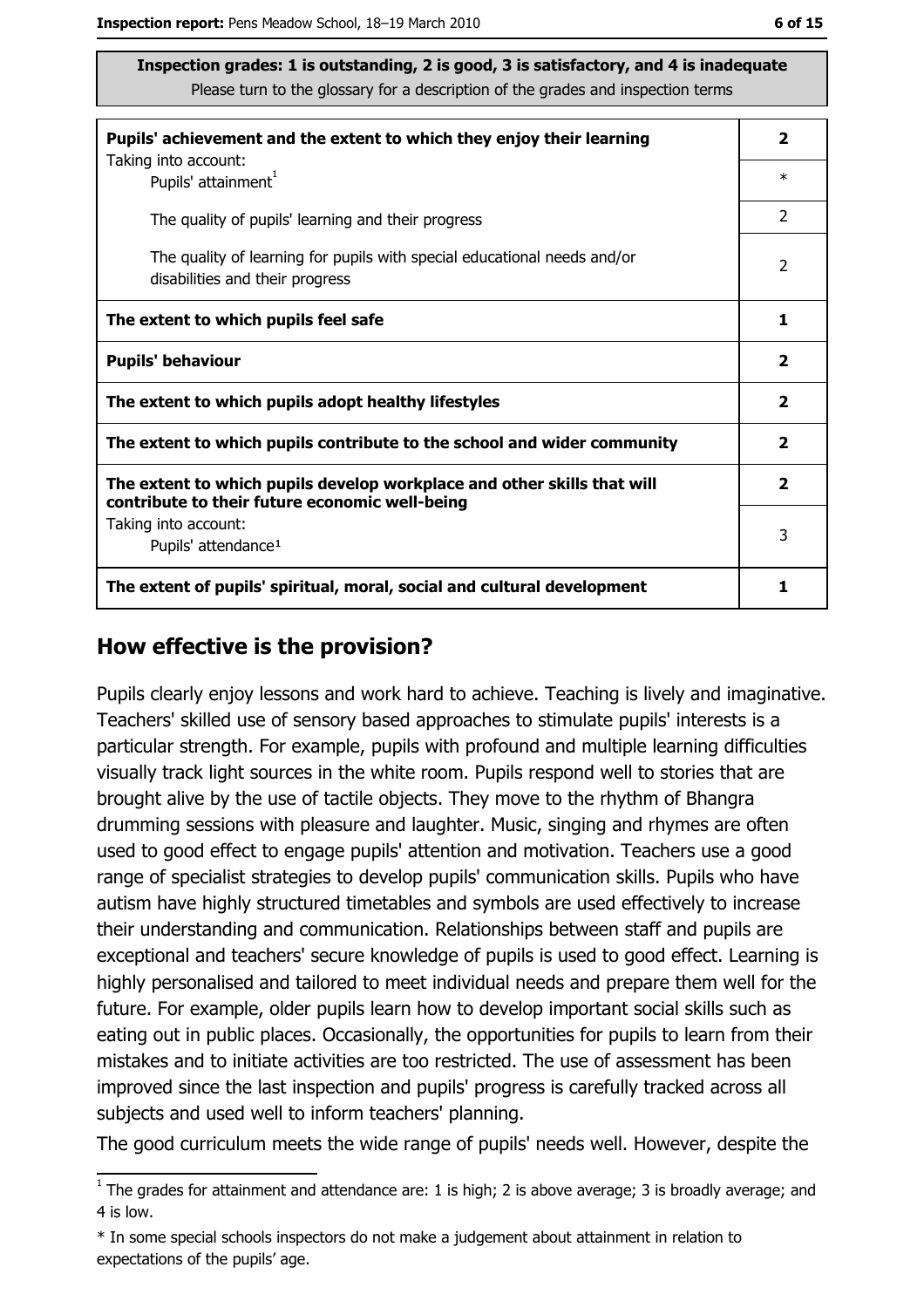best efforts of the headteacher to improve the accommodation, the lack of space and specialist facilities restricts some elements of the curriculum, such as science and does not allow easy management of those pupils who have challenging behaviour and need separate quiet areas to work in. At times, this can lead to other pupils' learning being disrupted. A hydro-therapy pool and a sensory room have been created but these are small, as are many of the classrooms and lack sufficient storage space for pupils' specialised mobility equipment; this results in cramped classrooms. The school has done what it can to limit the impact of the accommodation upon the curriculum.

The outstanding care, support and guidance provided to pupils is a major factor in developing pupils' enjoyment of learning. Very strong links with families and a range of partners such as health and education professionals help pupils to be more receptive to learning. The school successfully creates a supportive and caring environment, which promotes the confidence of pupils. At all stages of their school life, pupils are supported exceptionally well to help their transition to the next step successfully.

These are the grades for the quality of provision

| The quality of teaching                                                                                    |  |
|------------------------------------------------------------------------------------------------------------|--|
| Taking into account:<br>The use of assessment to support learning                                          |  |
| The extent to which the curriculum meets pupils' needs, including, where<br>relevant, through partnerships |  |
| The effectiveness of care, guidance and support                                                            |  |

## How effective are leadership and management?

The headteacher provides confident leadership and inspires the support of both staff and parents. She has developed a strong sense of purpose for the school, which is widely shared and adhered to by staff and governors. This drive focuses on maximising the potential of every child. Assessment data is used perceptively to maximise pupils' progress. It has been used to check that all pupils, whatever their background or disability, achieve as well as possible. The strength of the analysis is in its use to detect individual under performance and implement strategies to address these issues quickly and effectively. The monitoring of teaching and learning across the school is rigorous and helpful feedback is given to staff to help them improve their practice. The school's self-evaluation is at times too cautious. However, thorough self-analysis leads to perceptive and well judged actions.

The governing body is supportive and committed to securing the future of the school. Governors have a clear understanding of the strengths and development areas of the school through regular class visits. They are well-informed and are actively involved in strategic decision making. They hold the school to account effectively.

Safeguarding arrangements are rigorous and risks are carefully assessed, although fire drills are not always accurately recorded. An emphasis on promoting tolerance and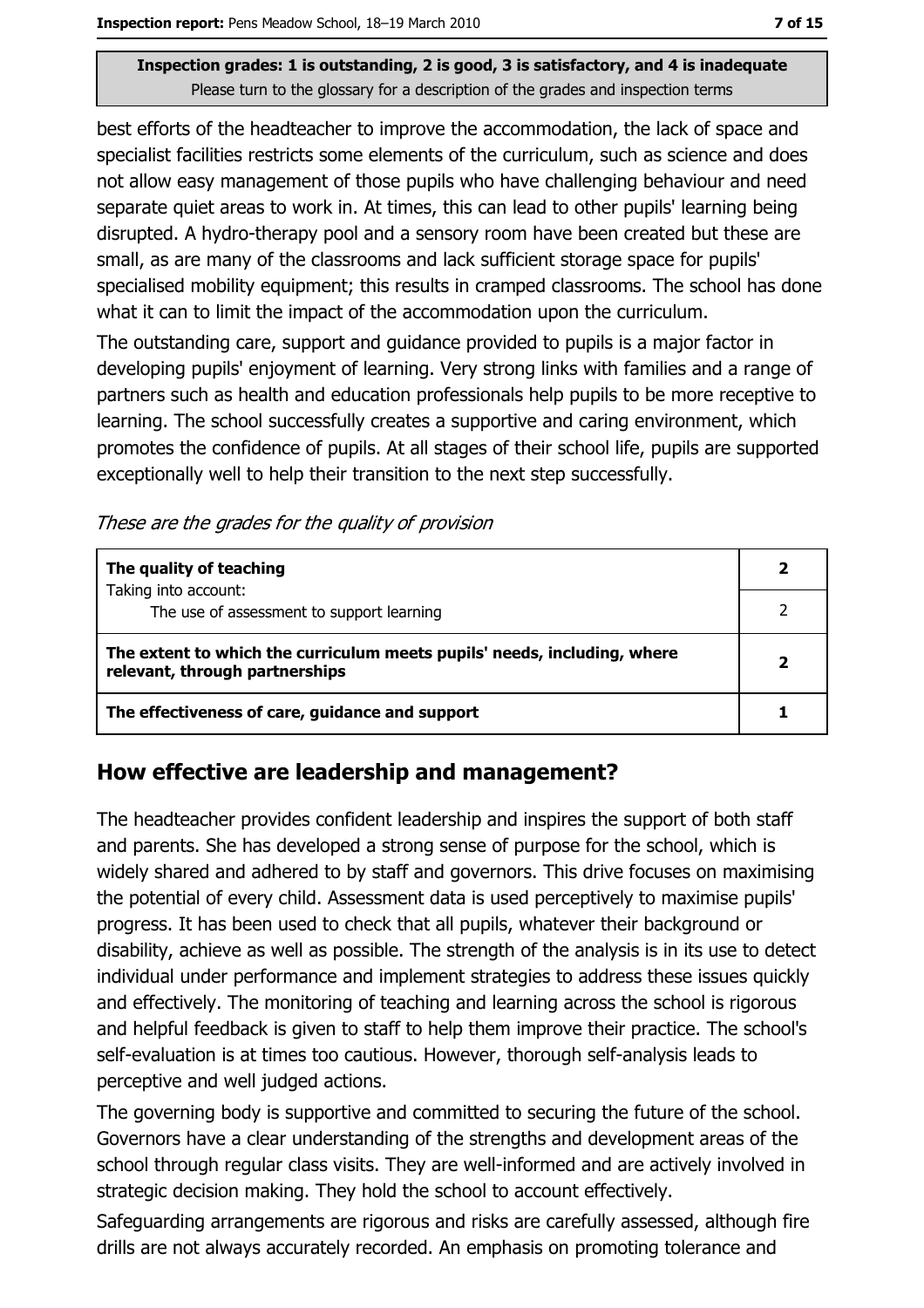respect underpins much of the school's work. The school is a harmonious community, where everyone is respected and valued equally. The promotion of community cohesion is good. Pupils have good opportunities to be involved in the local community such as mixing with other pupils in a range of schools and accessing facilities in the local community to support learning. Visits from a wide range of different cultural groups are actively and successfully encouraged.

These are the grades for leadership and management

| The effectiveness of leadership and management in embedding ambition and<br>driving improvement                                                                     |                          |
|---------------------------------------------------------------------------------------------------------------------------------------------------------------------|--------------------------|
| Taking into account:<br>The leadership and management of teaching and learning                                                                                      | $\overline{\phantom{a}}$ |
| The effectiveness of the governing body in challenging and supporting the<br>school so that weaknesses are tackled decisively and statutory responsibilities<br>met | 2                        |
| The effectiveness of the school's engagement with parents and carers                                                                                                | 1                        |
| The effectiveness of partnerships in promoting learning and well-being                                                                                              | $\overline{\mathbf{2}}$  |
| The effectiveness with which the school promotes equality of opportunity and<br>tackles discrimination                                                              | 1                        |
| The effectiveness of safeguarding procedures                                                                                                                        | 2                        |
| The effectiveness with which the school promotes community cohesion                                                                                                 | $\overline{\mathbf{2}}$  |
| The effectiveness with which the school deploys resources to achieve<br>value for money                                                                             | 2                        |

## **Early Years Foundation Stage**

Children in the Early Years Foundation Stage make good progress from low starting points. Children settle in well and are happy because staff are caring and value them, ensuring they are safe. Children's personal, social and emotional development is good because staff create warm, positive relationships. Staff promote children's self-confidence through praise and celebration of their achievements. Given their range of needs, children behave well and are developing important skills, such as feeding themselves at lunchtime. Stimulating activities are provided both indoors and outdoors, across the different areas of learning. For example, children enjoy playing outside and learning to share equipment and enjoy copying shapes when seated at the table in class. Leadership and management are good. The planning, recording and assessment of tasks is meticulous, so children's progress is carefully monitored. Partnerships with parents and external agencies are excellent and contribute to the good progress children make.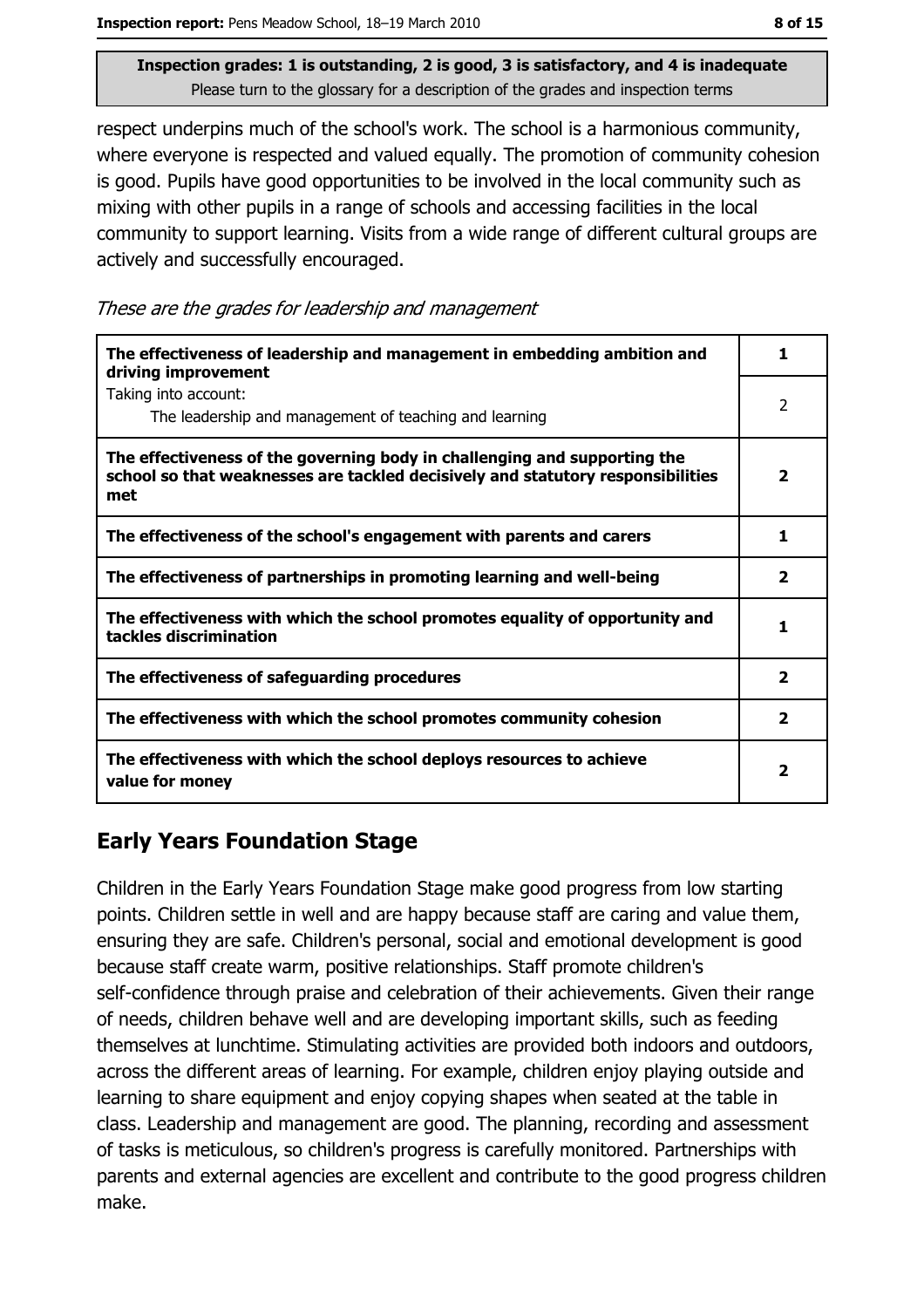| These are the grades for the Early Years Foundation Stage |  |  |
|-----------------------------------------------------------|--|--|
|-----------------------------------------------------------|--|--|

| <b>Overall effectiveness of the Early Years Foundation Stage</b>                             | 2              |
|----------------------------------------------------------------------------------------------|----------------|
| Taking into account:<br>Outcomes for children in the Early Years Foundation Stage            |                |
| The quality of provision in the Early Years Foundation Stage                                 |                |
| The effectiveness of leadership and management of the Early Years<br><b>Foundation Stage</b> | $\overline{2}$ |

## **Sixth form**

Post-16 students make good progress because their achievements are tracked diligently. They benefit from good quality and highly skilled teaching, which helps them to develop into mature and confident young people. Students make a strong contribution to the life of the school and wider community, through volunteer and work-related programmes. They develop a greater sense of responsibility and maturity. For example, they have been actively involved in the decisions over refurbishing one of their rooms. Teaching activities are well matched to the full range of complex learning needs. The sixth form provision is well led and managed and the group is often split, to better meet individual needs. Students access college courses and mix more widely with other peers, which helps to promote their social development. Vocational accreditation opportunities are good and these courses promote students' involvement in their learning well. They show a pride in their work and results. They are prepared effectively for the future, through community visits and advice from the Connexions service. Excellent relationships and the key worker system support students very well in overcoming barriers to learning.

These are the grades for the sixth form

| <b>Overall effectiveness of the sixth form</b>                  |  |  |
|-----------------------------------------------------------------|--|--|
| Taking into account:<br>Outcomes for students in the sixth form |  |  |
|                                                                 |  |  |
| The quality of provision in the sixth form                      |  |  |
| Leadership and management of the sixth form                     |  |  |

## **Views of parents and carers**

Approximately half the parents returned parent questionnaires. Parents and carers are supportive and delighted with the care and education their children receive. There were numerous supportive comments, indicating both the appreciation and high regard for the work of the school. A typical comment was, 'The school has a caring environment with good teaching staff, excellent classroom assistants and has a very positive ethos'. Inspectors found that the school works very closely with parents and carers and rightly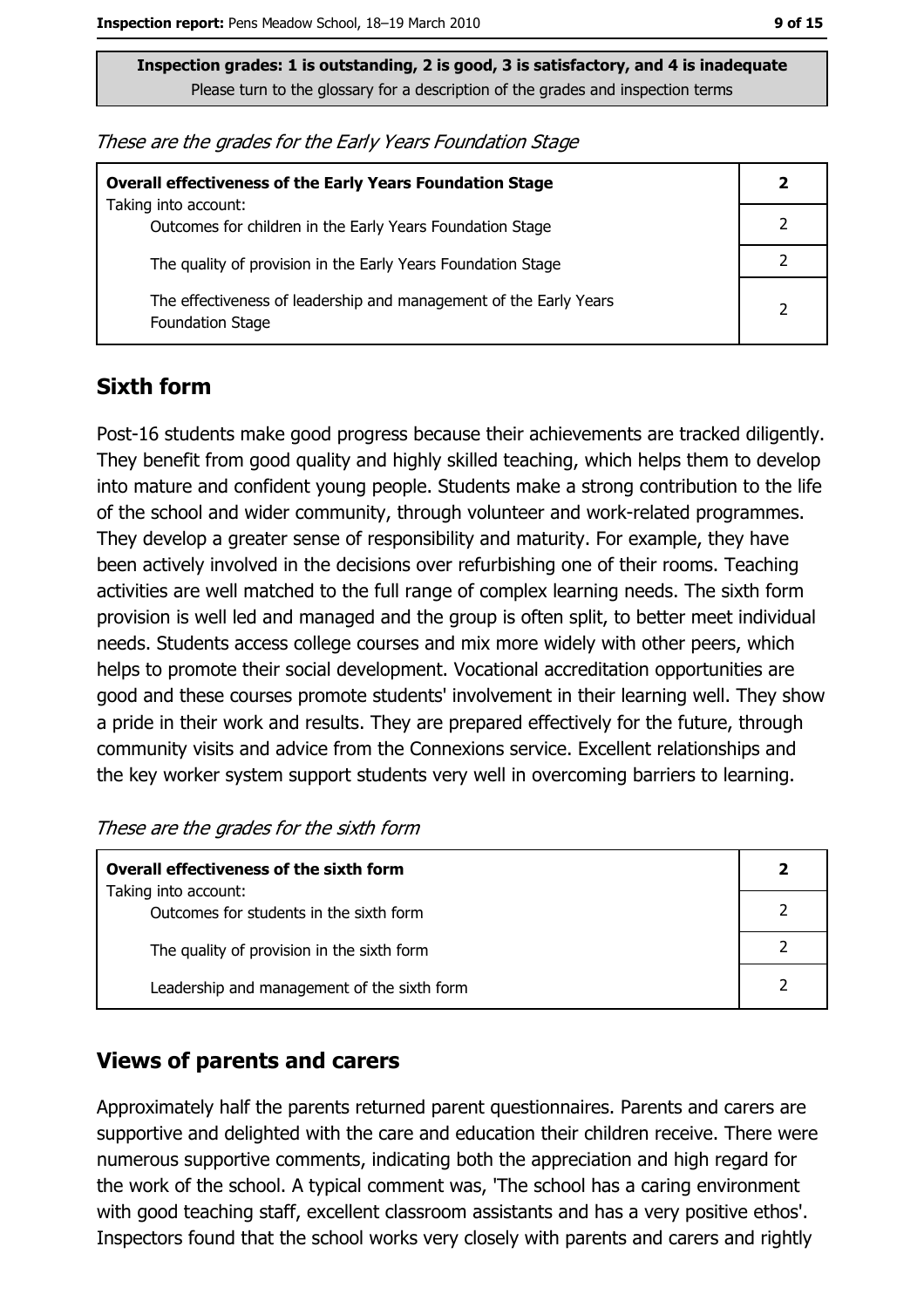views this partnership as an important aspect of its work.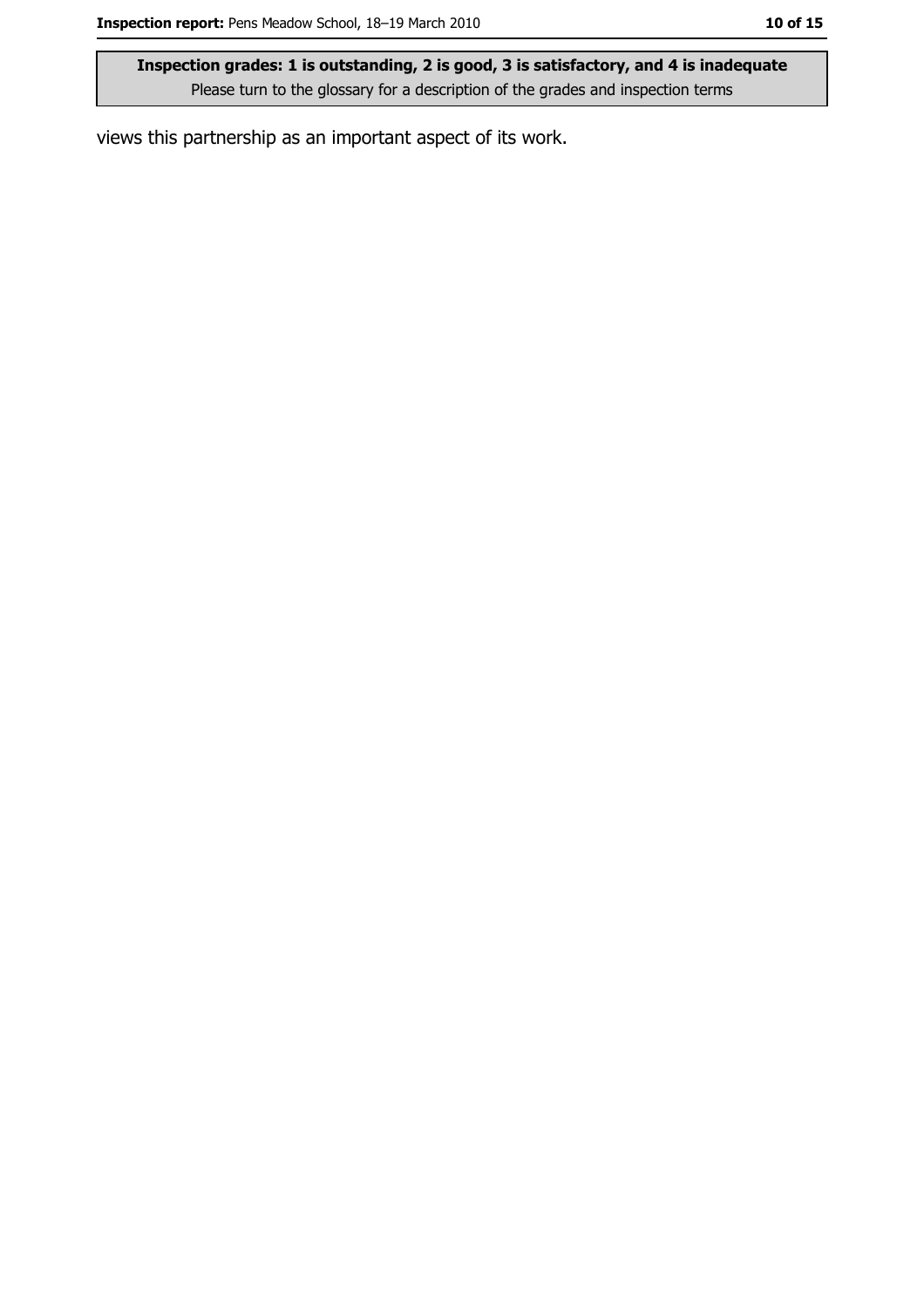#### Responses from parents and carers to Ofsted's questionnaire

Ofsted invited all the registered parents and carers of pupils registered at Pens Meadow School to complete a questionnaire about their views of the school.

In the questionnaire, parents and carers were asked to record how strongly they agreed with 13 statements about the school. The inspector received 24 completed questionnaires by the end of the on-site inspection. In total, there are 57 pupils registered at the school.

| <b>Statements</b>                                                                                                                                                                                                                                       | <b>Strongly</b><br><b>Agree</b> |               | <b>Agree</b> |               | <b>Disagree</b> |               | <b>Strongly</b><br>disagree |               |
|---------------------------------------------------------------------------------------------------------------------------------------------------------------------------------------------------------------------------------------------------------|---------------------------------|---------------|--------------|---------------|-----------------|---------------|-----------------------------|---------------|
|                                                                                                                                                                                                                                                         | <b>Total</b>                    | $\frac{0}{0}$ | <b>Total</b> | $\frac{0}{0}$ | <b>Total</b>    | $\frac{0}{0}$ | <b>Total</b>                | $\frac{0}{0}$ |
| My child enjoys school                                                                                                                                                                                                                                  | 15                              | 79            | 4            | 21            | $\mathbf 0$     | $\mathbf 0$   | $\mathbf 0$                 | 0             |
| The school keeps my child<br>safe                                                                                                                                                                                                                       | 16                              | 84            | 2            | 11            | 1               | 5             | 0                           | 0             |
| The school informs me<br>about my child's progress                                                                                                                                                                                                      | 14                              | 74            | 5            | 26            | 0               | $\mathbf 0$   | 0                           | 0             |
| My child is making enough<br>progress at this school                                                                                                                                                                                                    | 14                              | 74            | 5            | 26            | 0               | 0             | 0                           | 0             |
| The teaching is good at this<br>school                                                                                                                                                                                                                  | 14                              | 74            | 4            | 21            | 0               | 0             | 0                           | 0             |
| The school helps me to<br>support my child's learning                                                                                                                                                                                                   | 15                              | 79            | 4            | 21            | 0               | $\mathbf 0$   | 0                           | 0             |
| The school helps my child to<br>have a healthy lifestyle                                                                                                                                                                                                | 14                              | 74            | 5            | 26            | 0               | 0             | 0                           | 0             |
| The school makes sure that<br>my child is well prepared for<br>the future (for example<br>changing year group,<br>changing school, and for<br>children who are finishing<br>school, entering further or<br>higher education, or<br>entering employment) | 13                              | 68            | 5            | 26            | $\mathbf 0$     | $\mathbf 0$   | 0                           | 0             |
| The school meets my child's<br>particular needs                                                                                                                                                                                                         | 16                              | 84            | 3            | 16            | 0               | $\mathbf{0}$  | 0                           | 0             |
| The school deals effectively<br>with unacceptable behaviour                                                                                                                                                                                             | 14                              | 74            | 4            | 21            | 0               | 0             | 0                           | 0             |
| The school takes account of<br>my suggestions and<br>concerns                                                                                                                                                                                           | 13                              | 68            | 6            | 32            | 0               | 0             | 0                           | 0             |
| The school is led and<br>managed effectively                                                                                                                                                                                                            | 14                              | 74            | 5            | 26            | $\pmb{0}$       | 0             | $\mathbf 0$                 | 0             |
| Overall, I am happy with my<br>child's experience at this<br>school                                                                                                                                                                                     | 16                              | 84            | 3            | 16            | 0               | 0             | $\bf{0}$                    | 0             |

The table above summarises the responses that parents and carers made to each statement. The percentages indicate the proportion of parents and carers giving that response out of the total number of completed questionnaires. Where one or more parents and carers chose not to answer a particular question, the percentages will not add up to 100%.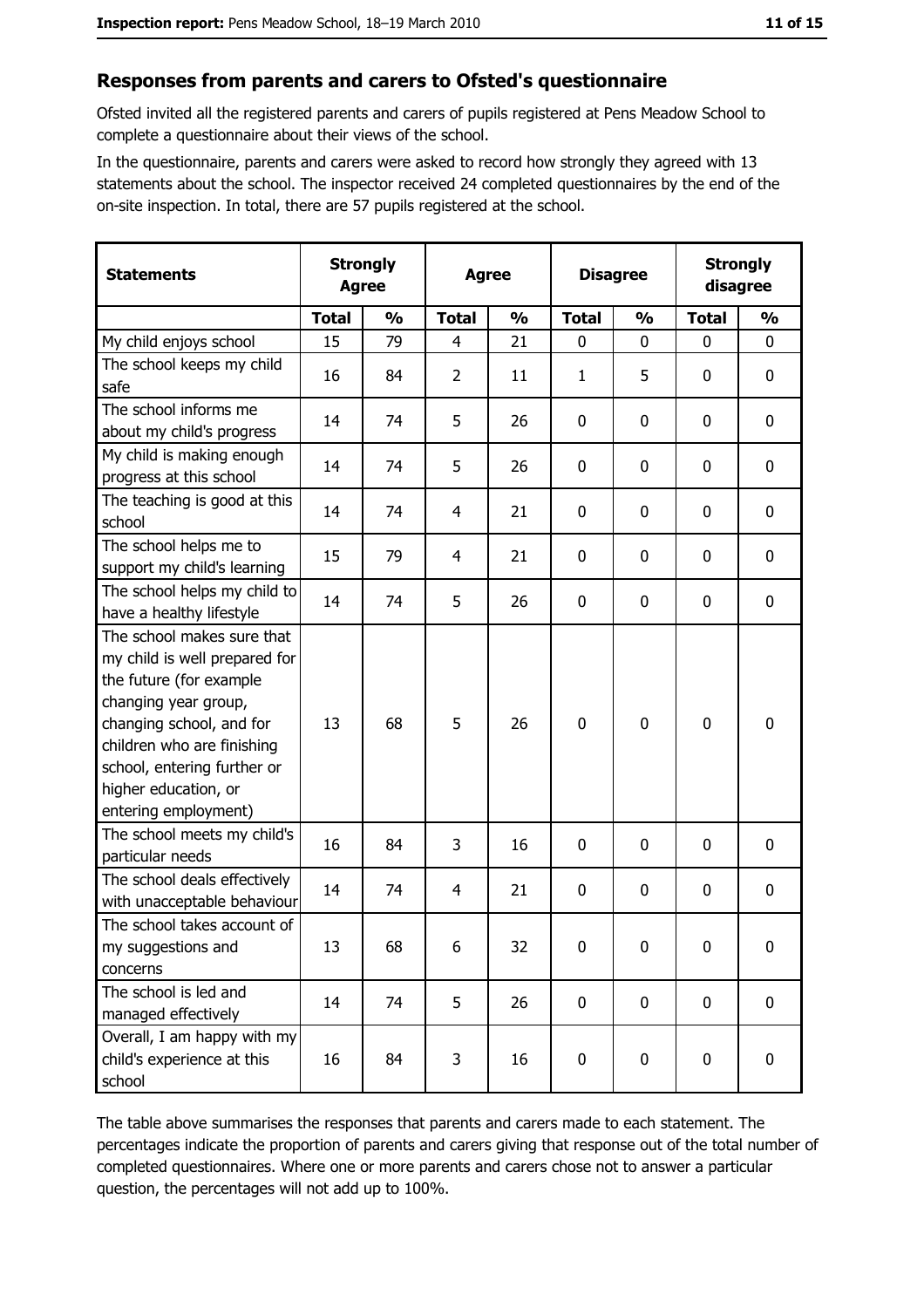# Glossary

| Grade   | <b>Judgement</b> | <b>Description</b>                                                                                                                                                                                                               |
|---------|------------------|----------------------------------------------------------------------------------------------------------------------------------------------------------------------------------------------------------------------------------|
| Grade 1 | Outstanding      | These features are highly effective. An oustanding<br>school provides exceptionally well for its pupils' needs.                                                                                                                  |
| Grade 2 | Good             | These are very positive features of a school. A school<br>that is good is serving its pupils well.                                                                                                                               |
| Grade 3 | Satisfactory     | These features are of reasonable quality. A satisfactory<br>school is providing adequately for its pupils.                                                                                                                       |
| Grade 4 | Inadequate       | These features are not of an acceptable standard. An<br>inadequate school needs to make significant<br>improvement in order to meet the needs of its pupils.<br>Ofsted inspectors will make further visits until it<br>improves. |

## What inspection judgements mean

## Overall effectiveness of schools inspected between September 2007 and July 2008

|                       | Overall effectiveness judgement (percentage of<br>schools) |      |                     |                   |
|-----------------------|------------------------------------------------------------|------|---------------------|-------------------|
| <b>Type of school</b> | <b>Outstanding</b>                                         | Good | <b>Satisfactory</b> | <b>Inadequate</b> |
| Nursery schools       | 39                                                         | 58   | 3                   | 0                 |
| Primary schools       | 13                                                         | 50   | 33                  | 4                 |
| Secondary schools     | 17                                                         | 40   | 34                  | 9                 |
| Sixth forms           | 18                                                         | 43   | 37                  | $\overline{2}$    |
| Special schools       | 26                                                         | 54   | 18                  | $\overline{2}$    |
| Pupil referral units  | 7                                                          | 55   | 30                  | 7                 |
| All schools           | 15                                                         | 49   | 32                  | 5                 |

New school inspection arrangements were introduced on 1 September 2009. This means that inspectors now make some additional judgements that were not made previously.

The data in the table above were reported in The Annual Report of Her Majesty's Chief Inspector of Education, Children's Services and Skills 2007/08.

Percentages are rounded and do not always add exactly to 100. Secondary school figures include those that have sixth forms, and sixth form figures include only the data specifically for sixth form inspection judgements.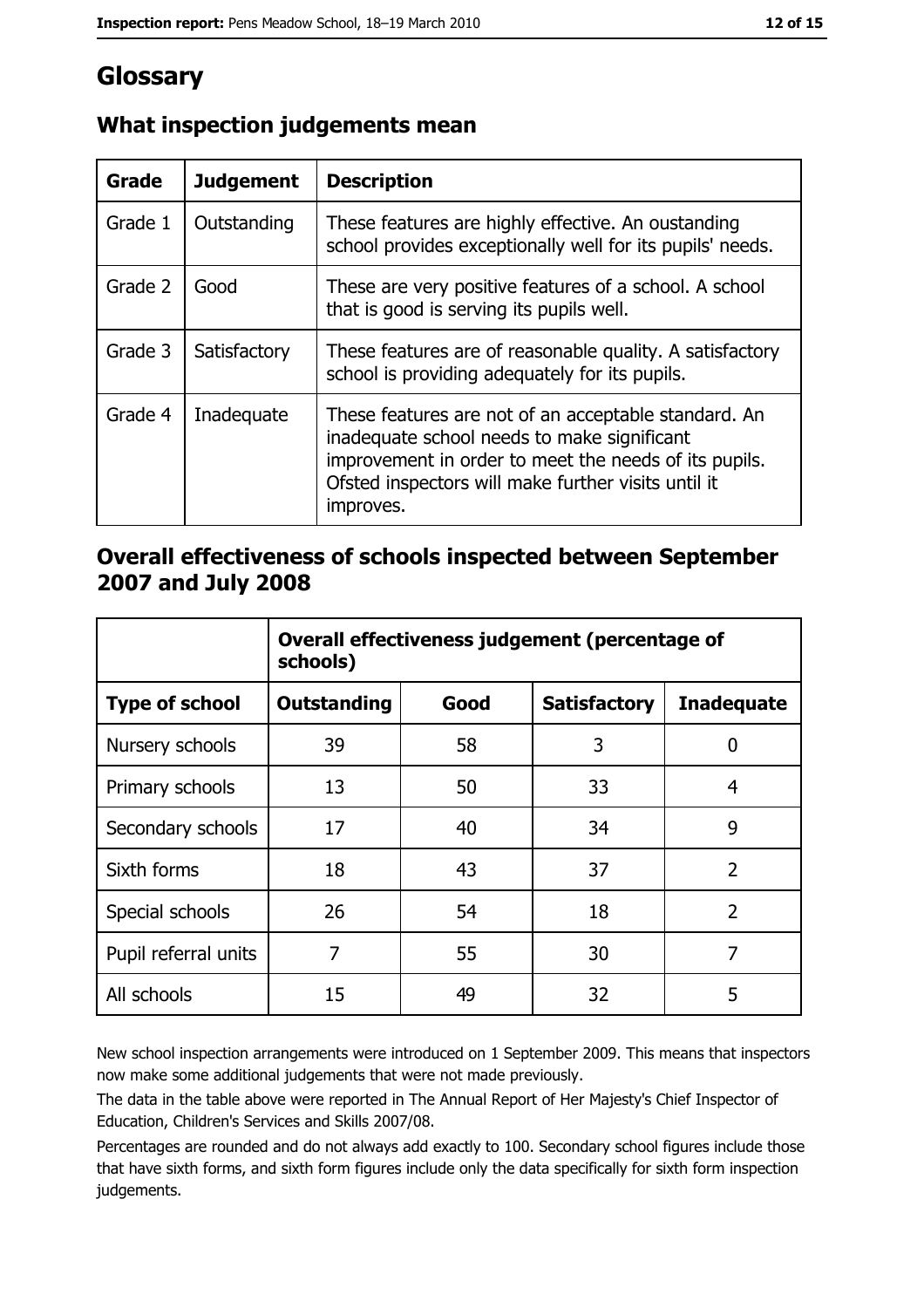# **Common terminology used by inspectors**

| Achievement:                  | the progress and success of a pupil in<br>their learning, development or training.                                                                                                                                                                                                                                |  |
|-------------------------------|-------------------------------------------------------------------------------------------------------------------------------------------------------------------------------------------------------------------------------------------------------------------------------------------------------------------|--|
| Attainment:                   | the standard of the pupils' work shown by<br>test and examination results and in<br>lessons.                                                                                                                                                                                                                      |  |
| Capacity to improve:          | the proven ability of the school to<br>continue improving. Inspectors base this<br>judgement on what the school has<br>accomplished so far and on the quality of<br>its systems to maintain improvement.                                                                                                          |  |
| Leadership and management:    | the contribution of all the staff with<br>responsibilities, not just the headteacher,<br>to identifying priorities, directing and<br>motivating staff and running the school.                                                                                                                                     |  |
| Learning:                     | how well pupils acquire knowledge,<br>develop their understanding, learn and<br>practise skills and are developing their<br>competence as learners.                                                                                                                                                               |  |
| <b>Overall effectiveness:</b> | inspectors form a judgement on a school's<br>overall effectiveness based on the findings<br>from their inspection of the school. The<br>following judgements, in particular,<br>influence what the overall effectiveness<br>judgement will be.                                                                    |  |
|                               | The school's capacity for sustained<br>improvement.<br>Outcomes for individuals and groups<br>of pupils.<br>The quality of teaching.<br>The extent to which the curriculum<br>meets pupil's needs, including where<br>relevant, through partnerships.<br>The effectiveness of care, guidance<br>▄<br>and support. |  |
| Progress:                     | the rate at which pupils are learning in<br>lessons and over longer periods of time. It<br>is often measured by comparing the<br>pupils' attainment at the end of a key<br>stage with their attainment when they<br>started.                                                                                      |  |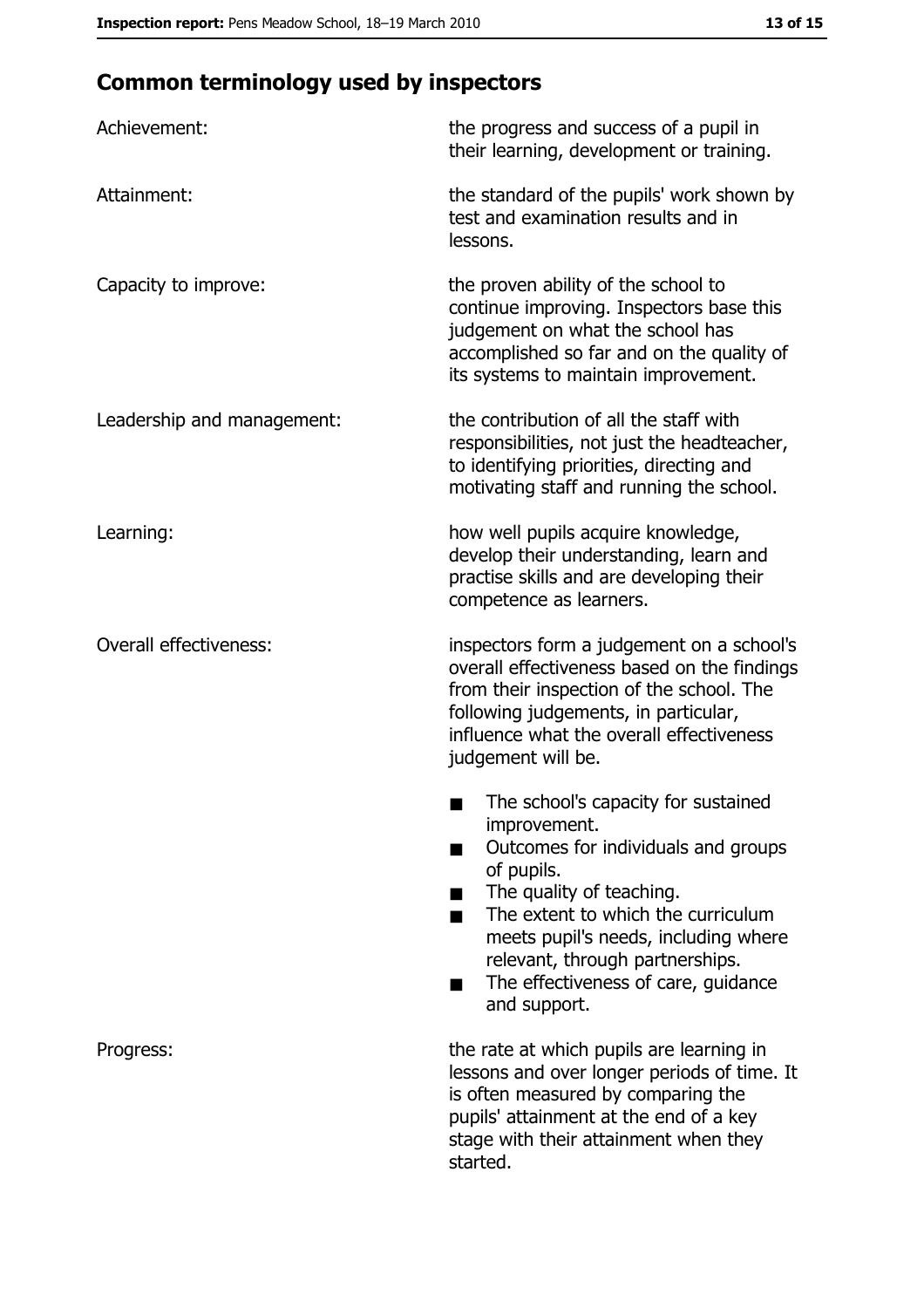This letter is provided for the school, parents and carers to share with their children. It describes Ofsted's main findings from the inspection of their school.



22 March 2010

Dear Pupils,

Inspection of Pens Meadow School, Wordsley, DY8 5ST

I enjoyed my visit to your school and meeting with the school council. It is clear to me how much you like school and the exciting activities that you are involved in such as the Bhangra dancing. Your school is a good school and all the staff and governors are working hard to make the school a happy and vibrant place to be.

You are looked after outstandingly well and this helps you to do your best. You feel safe and comfortable at school and you get on well with all your members of staff, who know you well and how to get the best out of you. You receive good teaching, which is lively and imaginative. This means that your lessons are interesting and help many of you make good progress towards reaching your individual targets. You are able to follow a good range of subjects and courses. I liked the fact that you have plentiful opportunities to go on trips, mix with other pupils in different schools and for older students, that you can attend colleges.

Your headteacher has done a good job in leading your school and helping to make it better. She does this with the help of all staff and the teamwork that everyone shows in school is excellent.

In order to make your school even better, I have asked the people who are responsible for running your school to do two things. The first is, to see if they can make your building better, so that you have more space and rooms to work in, with some quieter areas. The second is that, where possible, staff give you even more opportunities to learn independently.

You can help to improve your school by continuing to enjoy school and trying your best. I wish you well for the future.

Yours sincerely **Frank Price** 

Lead inspector